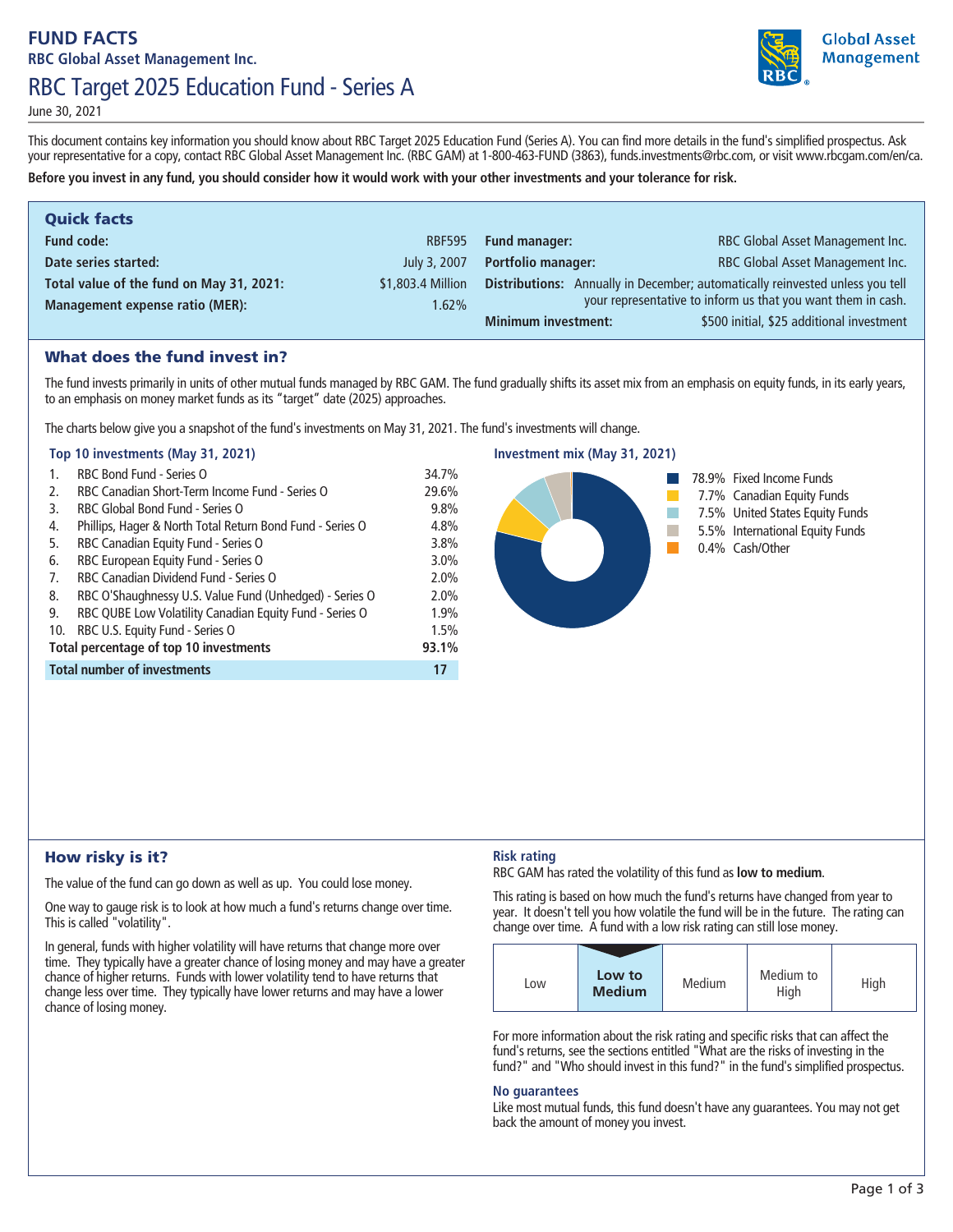

## **Global Asset Management**

### How has the fund performed?

**This section tells you how Series A units of the fund have performed over the past ten years. Returns are after expenses have been deducted. These expenses reduce the fund's returns.**

#### **Year-by-year returns**

**This chart shows how Series A units of the fund performed in each of the past ten years. The fund dropped in value in two of the ten years. The range of returns and change from year to year can help you to assess how risky the fund has been in the past. It does not tell you how the fund will perform in the future.**



#### **Best and worst 3-month returns**

**This table shows the best and worst returns for Series A units of the fund in a 3-month period over the past ten years. The best and worst 3-month returns could be higher or lower in the future. Consider how much of a loss you could afford to take in a short period of time.**

|                     | <b>Return</b> | 3 months ending    | If you invested \$1,000 at the beginning of the period |
|---------------------|---------------|--------------------|--------------------------------------------------------|
| <b>Best return</b>  | $7.2\%$       | June 30, 2020      | Your investment would rise to \$1,072                  |
| <b>Worst return</b> | -6.3%         | September 30, 2011 | Your investment would fall to \$937                    |

#### **Average return**

**A person who invested \$1,000 in Series A units of the fund ten years ago would have \$1,676 as at May 31, 2021. This works out to an annual compound return of 5.3%.**

| Who is this fund for?                                                                                                                                                                                                                                                                                                                                           | A word about tax                                                                                                                                                                                                                                                                                                                                                                                                                                                                           |
|-----------------------------------------------------------------------------------------------------------------------------------------------------------------------------------------------------------------------------------------------------------------------------------------------------------------------------------------------------------------|--------------------------------------------------------------------------------------------------------------------------------------------------------------------------------------------------------------------------------------------------------------------------------------------------------------------------------------------------------------------------------------------------------------------------------------------------------------------------------------------|
| Investors who:<br>• are saving for post-secondary education that begins around the year 2025<br>• want a fund that will maintain a diversified asset mix appropriate for the<br>fund's time horizon, which is defined as the number of years left until the<br>fund's target date (2025)<br>• are planning to hold their investment for the medium-to-long term | In general, you'll have to include in your taxable income any money you make on<br>a fund held outside a registered plan such as a Registered Retirement Savings<br>Plan or a Tax-Free Savings Account. How much income tax you pay depends on<br>the tax laws that apply to you and the fund.<br>Keep in mind that if you hold your fund in a non-registered account, fund<br>distributions are included in your taxable income, whether you get them in cash<br>or have them reinvested. |

### How much does it cost?

**The following tables show the fees and expenses you could pay to buy, own and sell Series A units of the fund. The fees and expenses - including any commissions - can vary among series of a fund and among funds. Higher commissions can influence representatives to recommend one investment over another. Ask about other funds and investments that may be suitable for you at a lower cost.**

#### **1. Sales charges**

**Series A units are no load. That means you pay no sales charges if you buy, redeem or switch your units.**

#### **2. Fund expenses**

**You don't pay these expenses directly. They affect you because they reduce the fund's returns.**

**As of December 31, 2020, the expenses for Series A units of the fund were 1.64% of its value. This equals \$16.40 for every \$1,000 invested.**

**Annual rate (as a % of the Series A units' value)**

| Management expense ratio (MER)<br>This is the total of the fund's management fee (including the trailing commission)<br>and operating expenses (the administration fee, other fund costs and taxes). | 1.62%    |
|------------------------------------------------------------------------------------------------------------------------------------------------------------------------------------------------------|----------|
| Trading expense ratio (TER)<br>These are the fund's trading costs.                                                                                                                                   | $0.02\%$ |
| <b>Fund expenses</b>                                                                                                                                                                                 | 1.64%    |